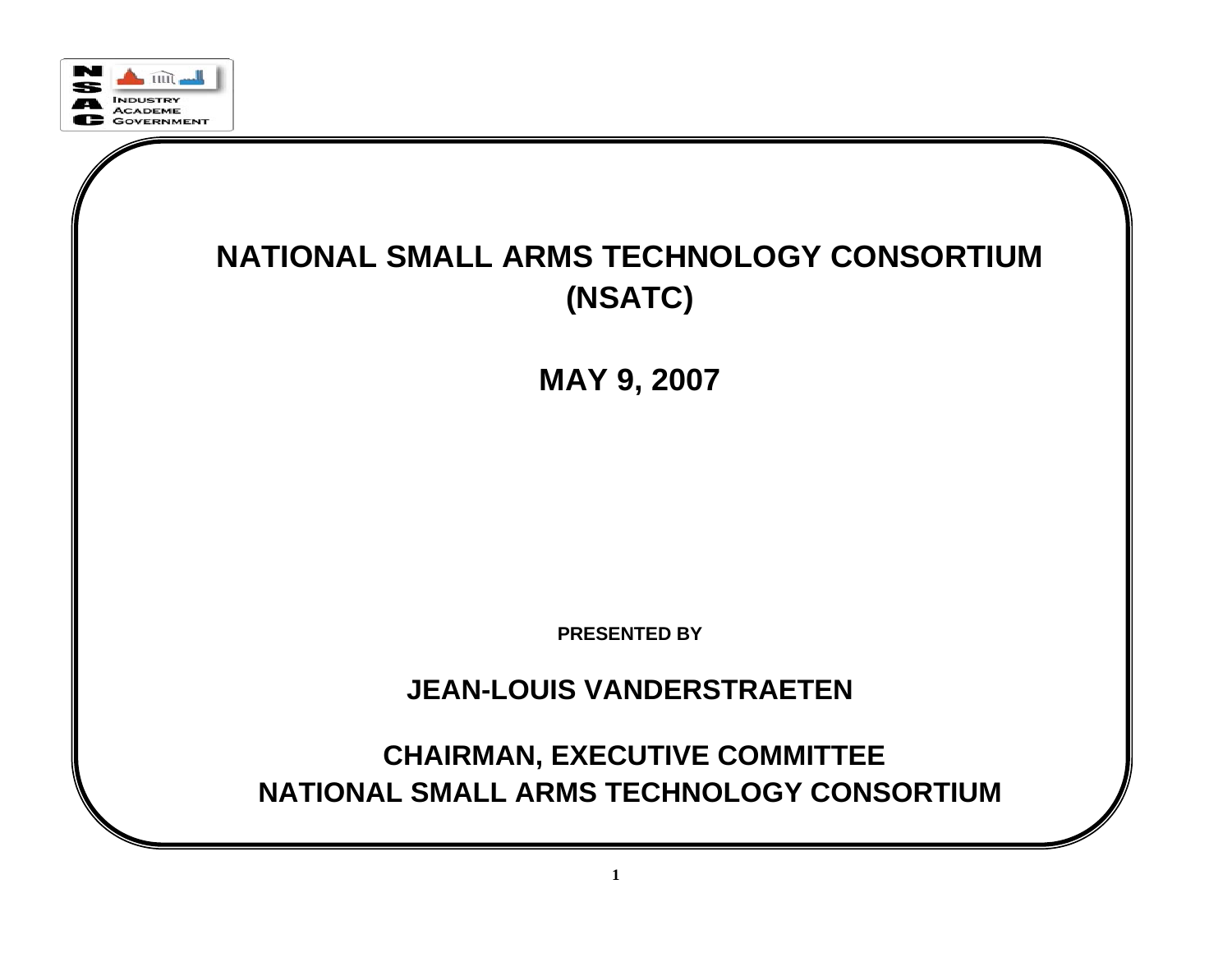

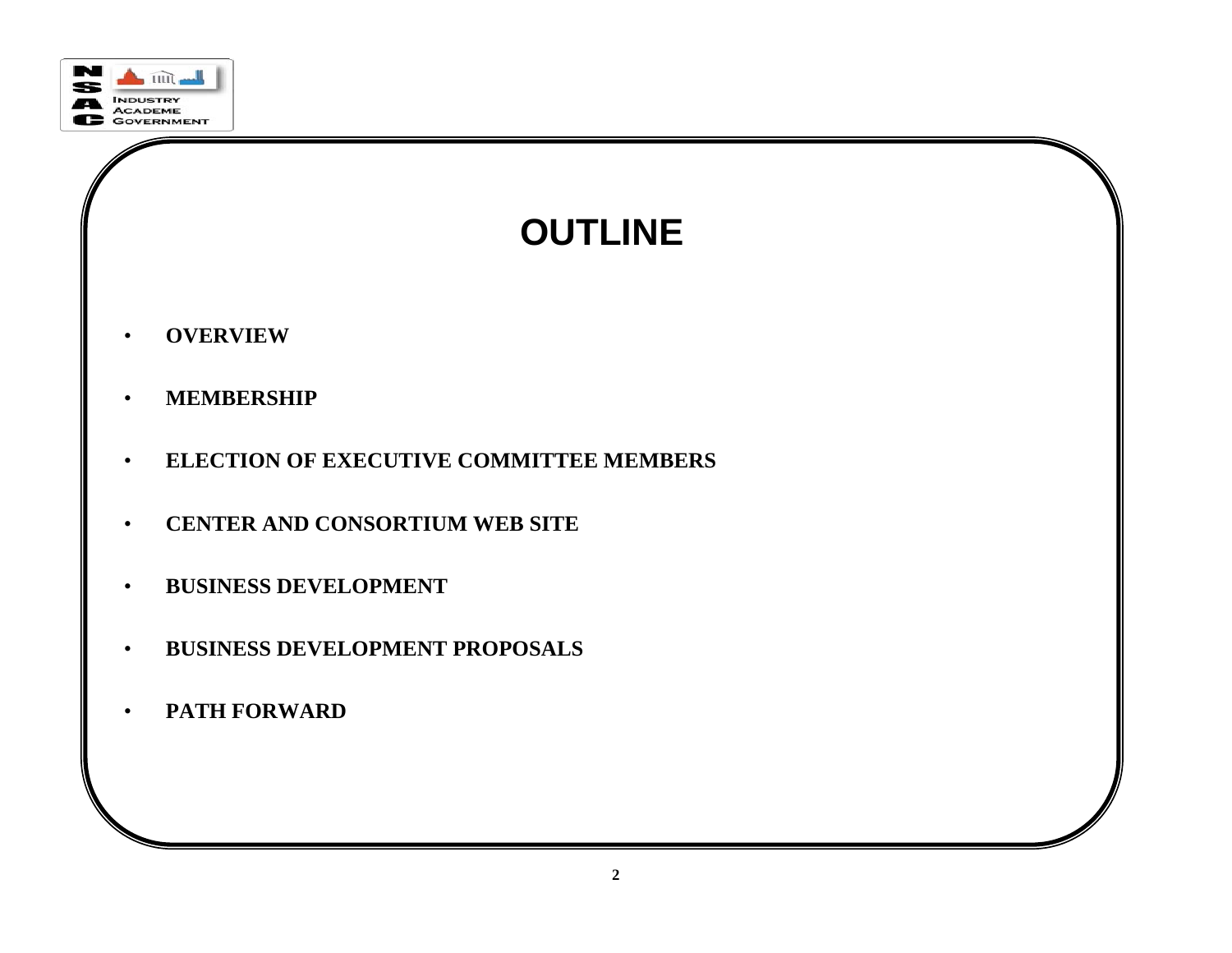

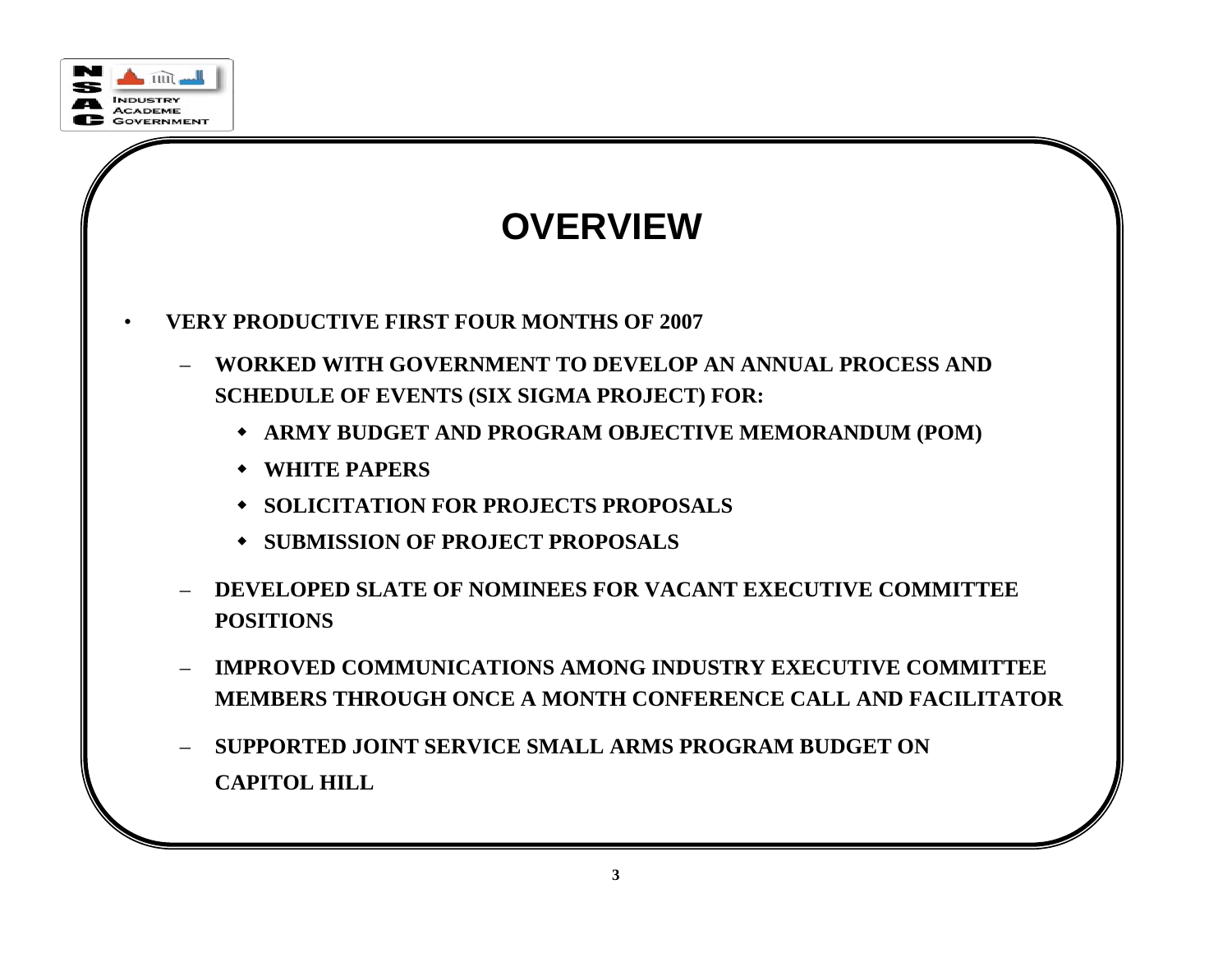

## **NATIONAL SMALL ARMS TECHNOLOGY CONSORTIUM MEMBERSHIP STATUS**

#### •**MEMBERSHIP KEEPS GROWING**

|                          | <b>TOTAL NUMBER OF MEMBERS</b>          | 76   |
|--------------------------|-----------------------------------------|------|
|                          | <b>INDUSTRY</b><br>$\bullet$            | (71) |
|                          | $\triangleleft$ ACADEMIA                | (5)  |
| $\overline{\phantom{0}}$ | <b>NEW MEMBERS IN 2006</b>              | 14   |
|                          | <b>INDUSTRY</b><br>$\bullet$            | (11) |
|                          | $\triangle$ ACADEMIA                    | (3)  |
|                          | <b>FORECAST OF NEW MEMBERS FOR 2007</b> | 15   |
|                          | ◆ 2 APPROVED (INCLUDED IN 76)           |      |
|                          | <b>4 IN PROCESS</b>                     |      |

**9 ANTICIPATED**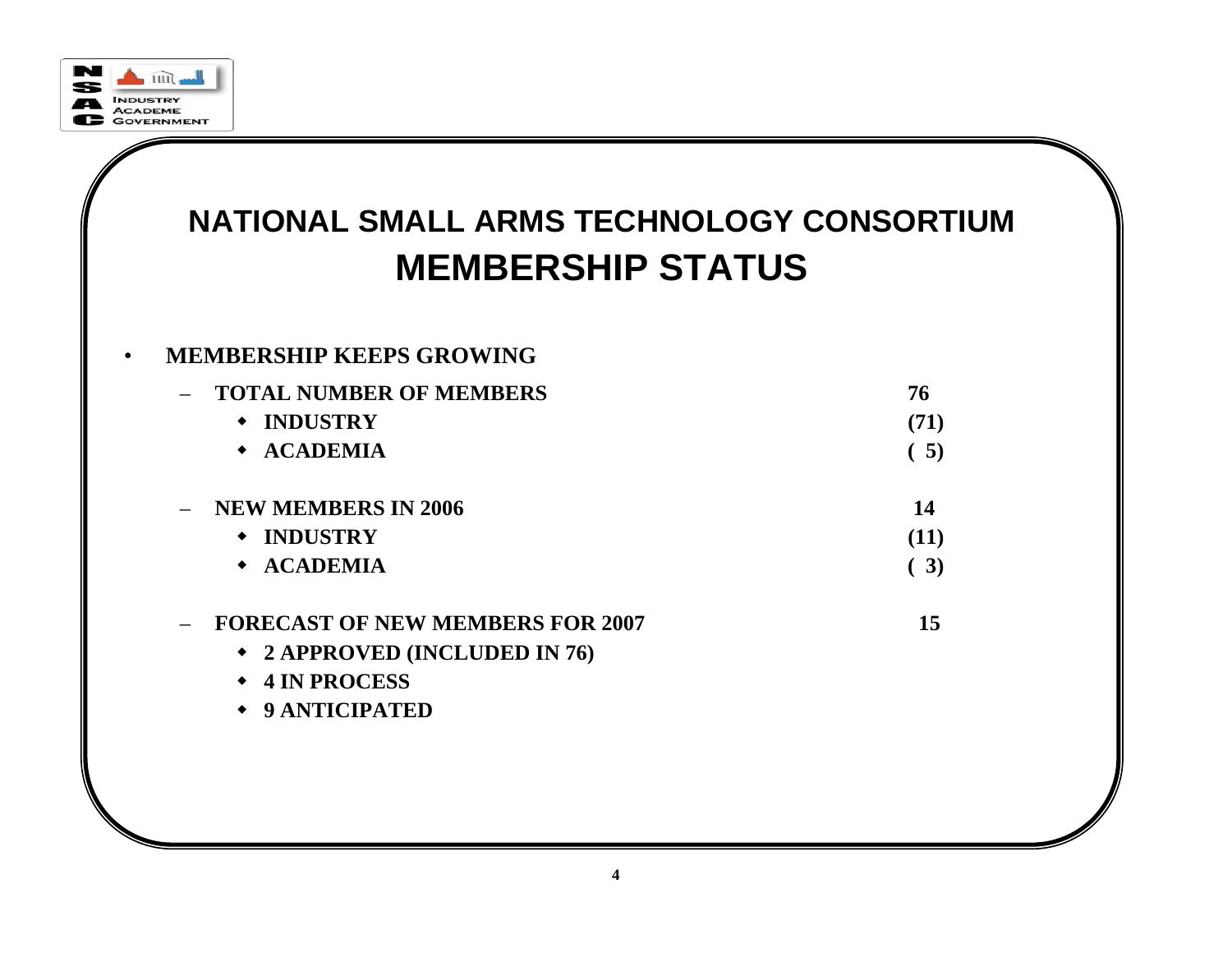

## **NATIONAL SMALL ARMS CENTER AND NATIONAL SMALL ARMS TECHNOLOGY CONSORTIUM WEB SITE**

- •**NEWLY REDESIGNED - IMPROVED**
- •**ACCESSIBLE AND USER FRIENDLY**
- •**ENABLES COMMUNICATION TO, FROM AND AMONG MEMBERS**
- •**EASILY FIND WHAT YOU NEED WHEN YOU NEED IT**
- •**VISIT US AT** *www.nationalsmallarmscenter.org*
- • **PROBLEMS – CALL OUR WEB MASTER "RICH" AT (763) 670-6106 OR E-MAIL HIM AT WEB SITE**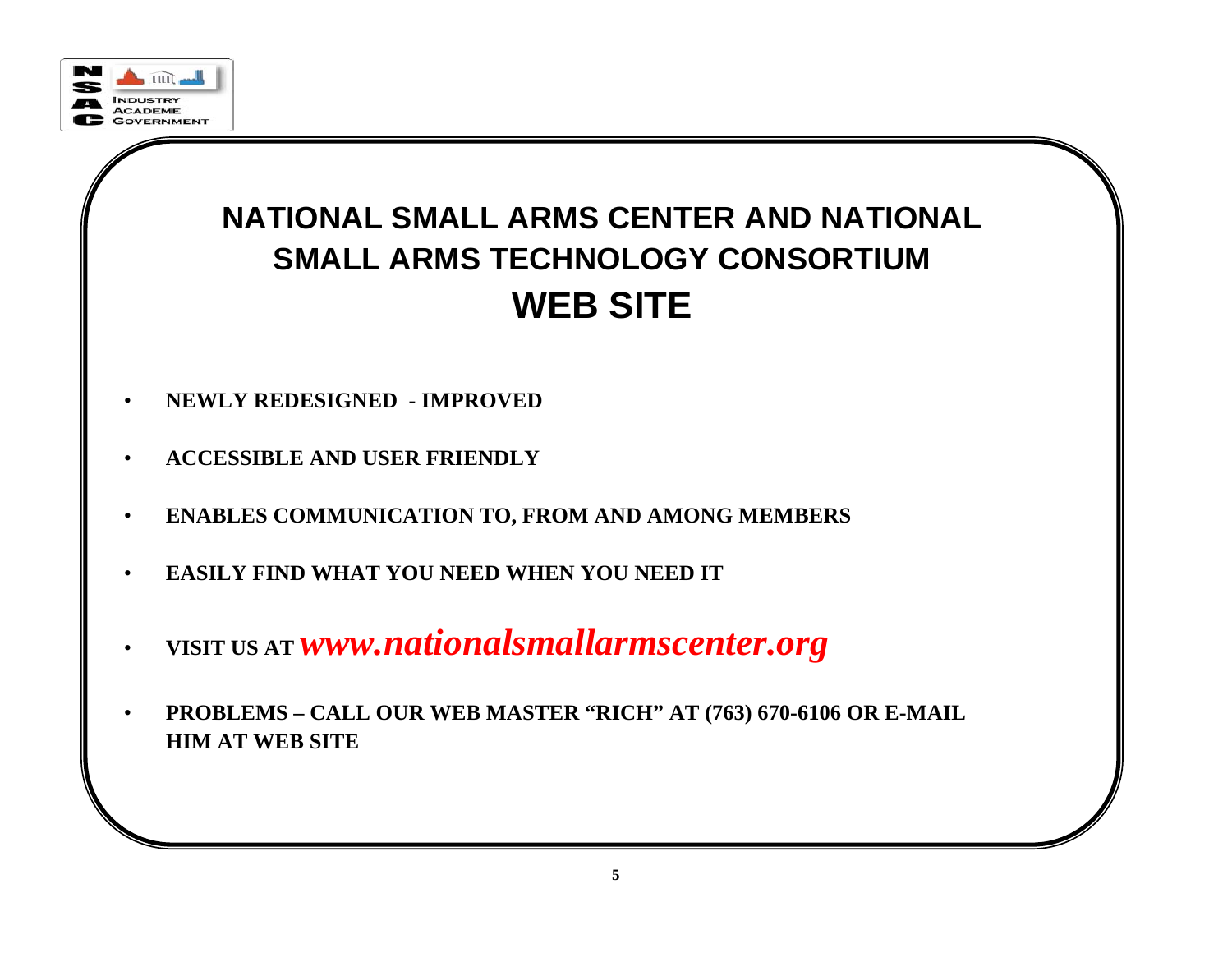

# **ELECTION OF EXECUTIVE COMMITTEE MEMBERS**

- • **EXECUTIVE COMMITTEE HAS 8 MEMBERS**
	- **7 INDUSTRY**
	- **1 ACADEMIA**
- • **3 VACANCIES – ALL THREE YEAR TERMS**
	- **2 INDUSTRY**
	- **1 ACADEMIA**
- • **SLATE OF NOMINEES HAS BEEN APPROVED BY THE EXECUTIVE COMMITTEE**
	- **C. REED KNIGHT, JR. - PRESIDENT AND CEO, KNIGHT'S ARMAMENT COMPANY**
	- **KARL LEWIS - PRESIDENT AND CEO LEWIS MACHINE & TOOL COMPANY**
	- **CHARLES POFF - PRESIDENT, AMERICAN ARMS AND ORDNANCE, INC.**
	- **CARL FRANTZ, DIRECTOR OF RESEARCH, UNIVERSITY OF LOUISIANA STATE AT LAFAYETTE (UNOPPOSED)**
- • **SEND YOUR VOTES TO BARBARA BYRNES, EXECUTIVE DIRECTOR, NSATC, BY E-MAIL (***eme1bmt@aol.com)* **NLT 15 MAY 2007**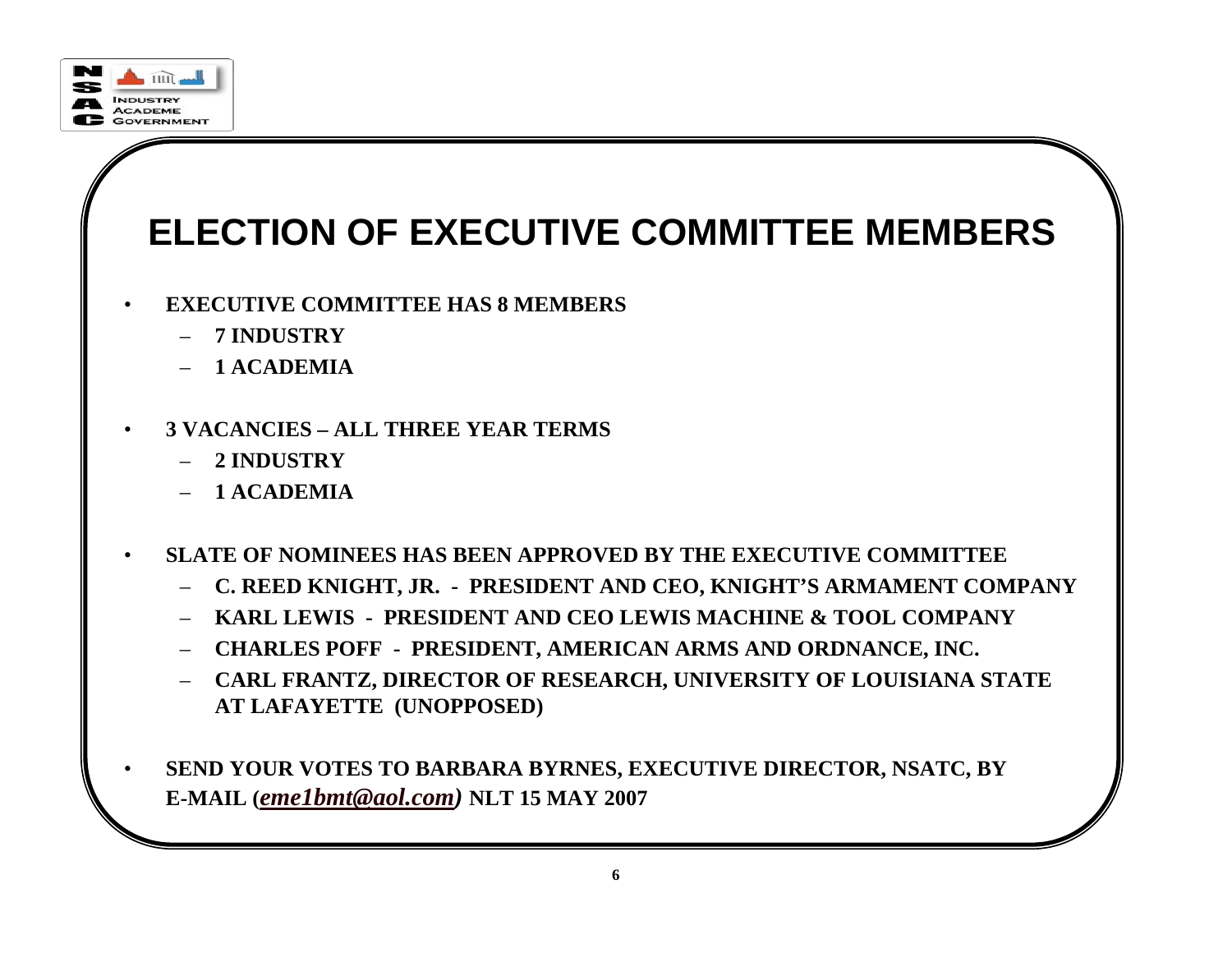

## **BUSINESS DEVELOPMENT**

- • **CHAIRMAN, BUSINESS DEVELOPMENT COMMITTEE AND CONSORTIUM EXECUTIVE DIRECTOR**
	- **VISITED CAPITOL HILL IN FEBRUARY TO SUPPORT JSSAP FY08 BUDGET**
	- **ASKED FOR ADDITIONAL \$5M ABOVE THE JSSAP REQUEST - \$12.5M TOTAL**
	- **FUNDS ARE FOR**
		- **ADVANCED LETHAL ARMAMENT TECHNOLOGIES**
		- **ADVANCED FIRED CONTROL TECHNOLOGIES**
		- **NEW IDEAS FROM CONSORTIUM MEMBERS**
	- **GOT GOOD RECEPTION**
- $\bullet$  **EXPECT TO VISIT CAPITAL HILL FOR BRIEFINGS TO CONGRESSIONAL STAFFERS AS A GROUP BEFORE THE APPROPRIATION BILL MARK-UPS BEGIN**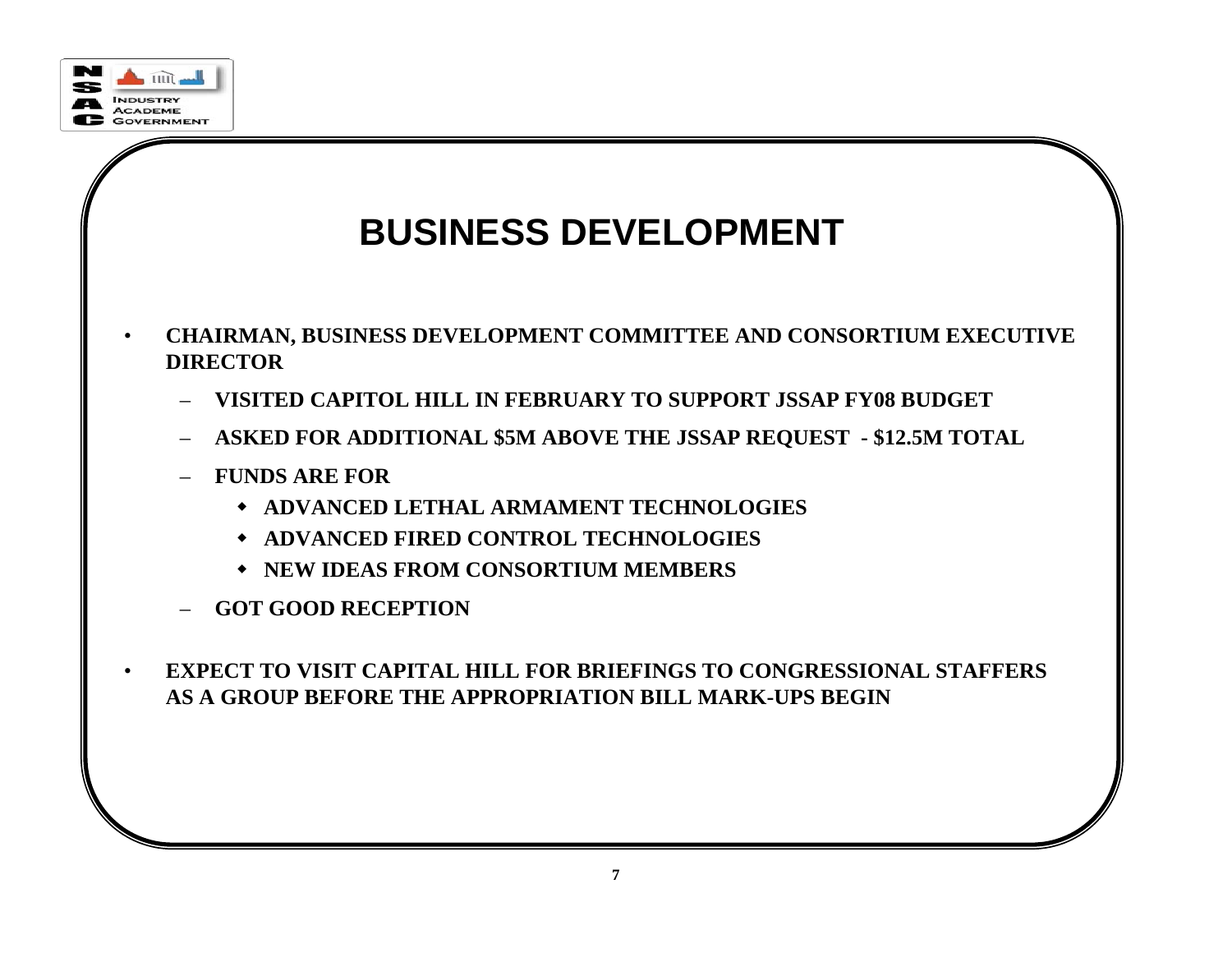

## **BUSINESS DEVELOPMENT PROPOSALS**

- •**RECEIVED 30 ACCEPTABLE PROPOSALS FOR FISCAL YEAR 2007**
- • **SCHEDULE:**
	- **REQUEST FOR PROPOSALS CLOSED - JANUARY 31, 2007**
	- **COMPLETED EVALUATION - APRIL 12, 2007**
	- **VISITING JSSAP, PEOs AND PMs TO RAISE FUNDS FOR PROPOSALS - APRIL 23rd TO MAY 18th**
	- **NEGOTIATIONS WITH OFFERORS AS FUNDS ARE FOUND**
- • **UNFUNDED ACCEPTABLE PROPOSALS WILL BE RETAINED FOR TWO YEARS AWAITING POTENTIAL CUSTOMERS**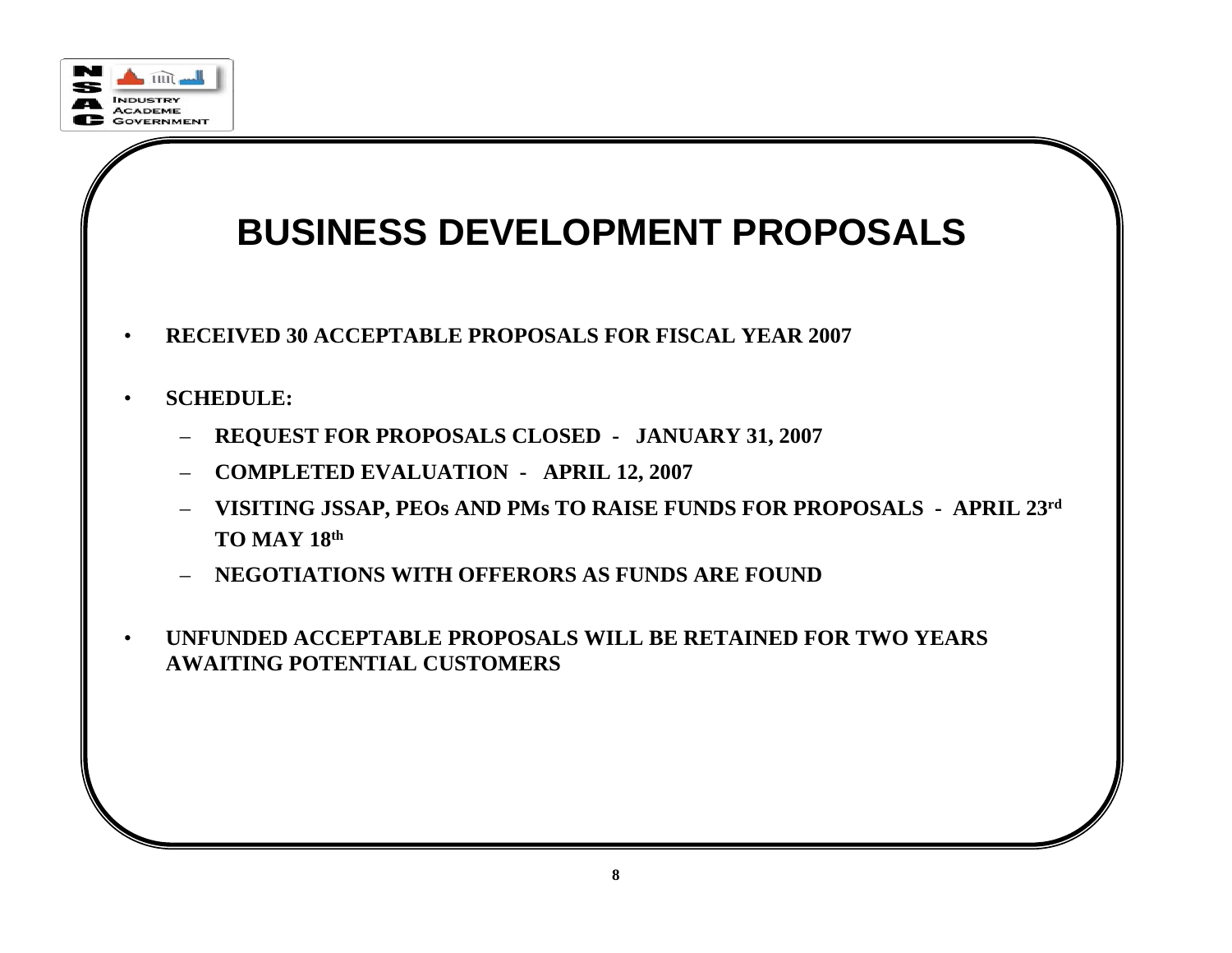



- • **ENCOURAGE STRONG MEMBER PARTICIPATION**
	- **WHITE PAPERS**
	- **RESEARCH SUBCOMMITTEES**
	- **BUSINESS DEVELOPMENT COMMITTEE**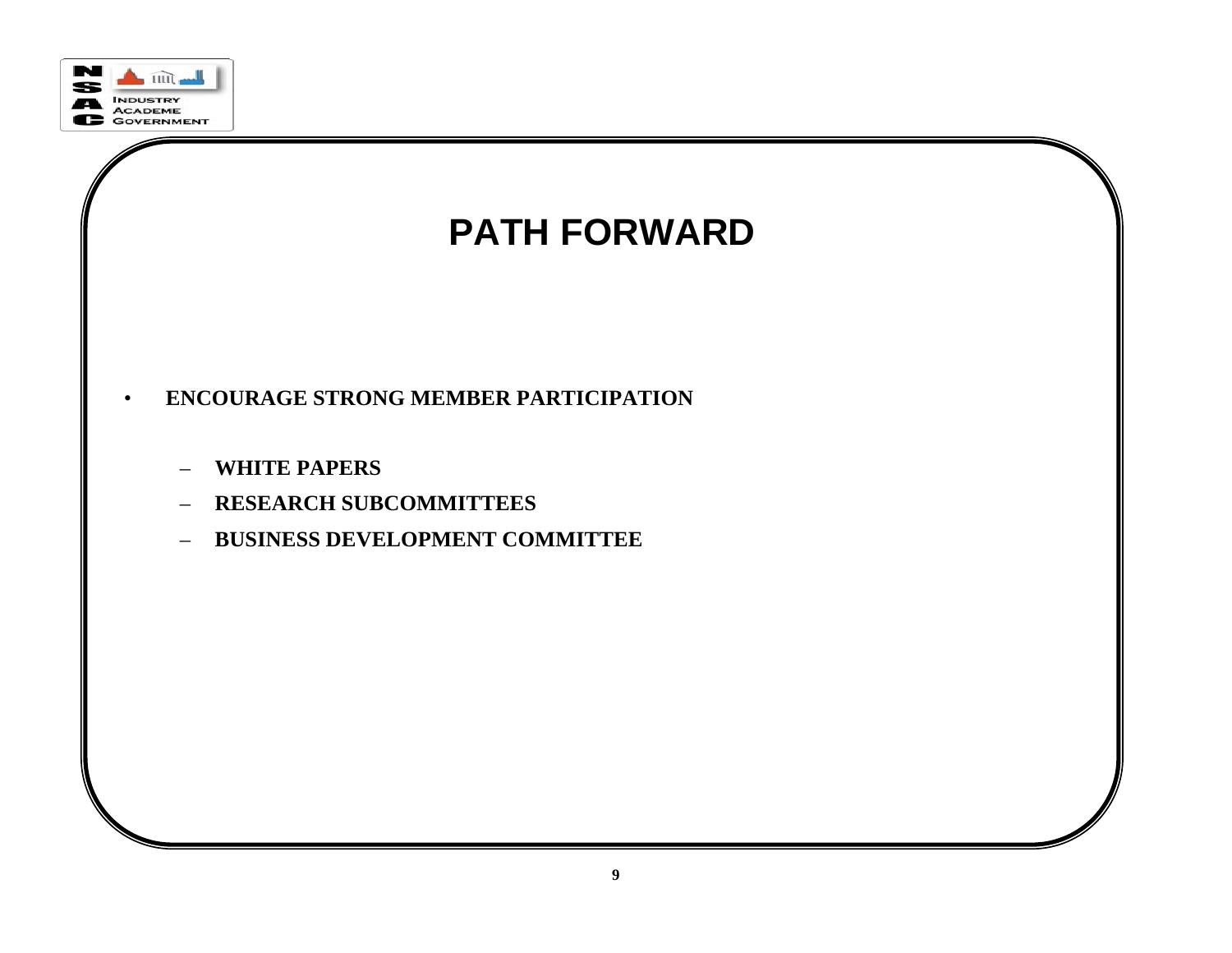

### **White Paper Process**